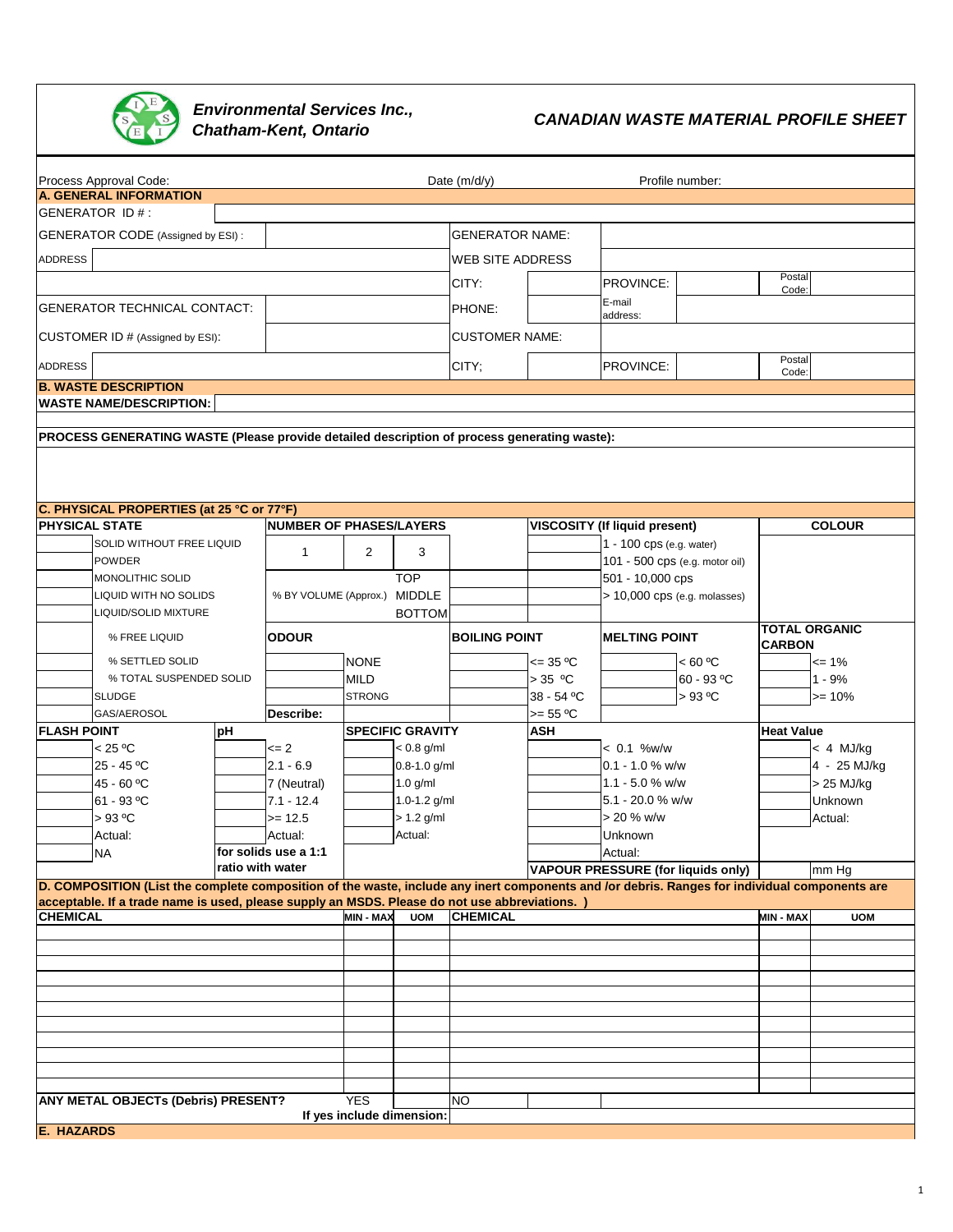

## **CANADIAN WASTE MATERIAL PROFILE SHEET**<br>
CANADIAN WASTE MATERIAL PROFILE SHEET **Environmental Services Inc.,<br>Chatham-Kent, Ontario**

|                    | Process Approval Code:                                                                                                                                                        |              |                    |               | Date $(m/d/y)$             |                                              | Profile number: |             |              |  |  |
|--------------------|-------------------------------------------------------------------------------------------------------------------------------------------------------------------------------|--------------|--------------------|---------------|----------------------------|----------------------------------------------|-----------------|-------------|--------------|--|--|
|                    | DOES THIS WASTE HAVE ANY UNDISCLOSED HAZARDS OR PRIOR INCIDENTS ASSOCIATED WITH IT, WHICH COULD AFFECT THE WAY IT SHOULD                                                      |              |                    |               |                            |                                              |                 |             |              |  |  |
| <b>BE HANDLED?</b> |                                                                                                                                                                               |              |                    |               |                            |                                              |                 |             |              |  |  |
|                    | <b>YES</b><br>NO                                                                                                                                                              |              | (If yes, explain)  |               |                            |                                              |                 |             |              |  |  |
|                    |                                                                                                                                                                               |              |                    |               |                            |                                              |                 |             |              |  |  |
|                    | <b>ASBESTOS</b>                                                                                                                                                               |              | <b>LDR Waste</b>   |               |                            | <b>REDUCING AGENT</b>                        |                 |             |              |  |  |
|                    | REGULATED SUBSTANCES                                                                                                                                                          |              | <b>OXIDIZER</b>    |               |                            | <b>SHOCK SENSITIVE</b>                       |                 |             |              |  |  |
|                    | <b>DIOXIN</b>                                                                                                                                                                 |              |                    |               | OSHA REGULATED CARCINOGENS | SPONTANEOUSLY IGNITES WITH AIR               |                 |             |              |  |  |
|                    | <b>EXPLOSIVE</b>                                                                                                                                                              |              | <b>PESTICIDE</b>   |               |                            | <b>THERMALLY SENSITIVE</b>                   |                 |             |              |  |  |
|                    | <b>HERBICIDE</b>                                                                                                                                                              |              |                    | POLYMERIZABLE |                            | <b>WATER REACTIVE</b>                        |                 |             |              |  |  |
|                    | <b>FUMING / SMOKING WASTE</b>                                                                                                                                                 |              | <b>RADIOACTIVE</b> |               |                            | IIGNITABLE SOLID                             |                 |             |              |  |  |
|                    | <b>NONE OF THE ABOVE</b>                                                                                                                                                      |              |                    |               |                            | INFECTIOUS, PATHOGENIC, OR ETIOLOGICAL AGENT |                 |             |              |  |  |
|                    | F. CONSTITUENTS -- Enter values or ranges where known. If constituent concentrations are based on analytical testing, analysis must be provided. If based on knowledge, basis |              |                    |               |                            |                                              |                 |             |              |  |  |
|                    | of knowledge must be provided in Section B.                                                                                                                                   |              |                    |               |                            |                                              |                 |             |              |  |  |
| 558 Haz            | <b>REGULATED METALS</b>                                                                                                                                                       | REG.         | <b>TCLP</b>        | <b>TOTAL</b>  | <b>558 Haz</b>             | PESTICIDES, HERBICIDES and                   | REG.            | <b>TCLP</b> | <b>TOTAL</b> |  |  |
| Waste #            |                                                                                                                                                                               | Level (mg/l) | mg/l               | ppm           | Waste #                    | <b>NON-VOLATILE</b>                          | Level (mg/l)    | mg/l        | ppm          |  |  |
| D004               | <b>ARSENIC</b>                                                                                                                                                                | 2.5          |                    |               | E018                       | <b>PCBs</b>                                  | 0.3             |             |              |  |  |
| D005               | <b>BARIUM</b>                                                                                                                                                                 | 100          |                    |               | E001                       | ALDRIN / DIELDRIN                            | 0.07            |             |              |  |  |
| E104               | <b>BORON</b>                                                                                                                                                                  | 500          |                    |               | D020                       | <b>CHLORDANE</b>                             | 0.7             |             |              |  |  |
| D006               | <b>CADMIUM</b>                                                                                                                                                                | 0.5          |                    |               | E008                       | <b>DDT &amp; METABOLITES</b>                 | 3.0             |             |              |  |  |
| D007               | <b>CHROMIUM</b>                                                                                                                                                               | 5.0          |                    |               | D016                       | $2,4-D$                                      | 10.0            |             |              |  |  |
| D008               | <b>LEAD</b>                                                                                                                                                                   | 5.0          |                    |               | D012                       | <b>ENDRIN</b>                                | 0.02            |             |              |  |  |
| D <sub>009</sub>   | <b>MERCURY</b>                                                                                                                                                                | 0.1          |                    |               | D031                       | <b>HEP I AUHLUK</b><br>+ HEPTACHI OR         | 0.3             |             |              |  |  |
| D010               | <b>SELENIUM</b>                                                                                                                                                               | 1.0          |                    |               | D013                       | <b>LINDANE</b>                               | 0.4             |             |              |  |  |
| D011               | <b>SILVER</b>                                                                                                                                                                 | 5.0          |                    |               | D014                       | <b>METHOXYCHLOR</b>                          | 90.0            |             |              |  |  |
| E126               | <b>URANIUM</b>                                                                                                                                                                | 10.0         |                    |               | E116                       | <b>METOLACHLOR</b>                           | 5.0             |             |              |  |  |
| 558 Haz            | <b>VOLATILE COMPOUNDS</b>                                                                                                                                                     | REG.         | <b>TCLP</b>        | <b>TOTAL</b>  | D015                       | <b>TOXAPHENE</b>                             | 0.5             |             |              |  |  |
| Waste #            |                                                                                                                                                                               | Level (mg/l) | mg/l               | ppm           | D017                       | $2,4,5$ -TP (SILVEX)                         | 1.0             |             |              |  |  |
| D018               | <b>BENZENE</b>                                                                                                                                                                | 0.5          |                    |               | E020                       | 2,4,5-Trichlorophenoxy Acid                  | 28.0            |             |              |  |  |
| D019               | <b>CARBON TETRACHLORIDE</b>                                                                                                                                                   | 0.5          |                    |               | E101                       | <b>ALDICARB</b>                              | 0.9             |             |              |  |  |
| D021               | CHLOROBENZENE                                                                                                                                                                 | 8.0          |                    |               | E102                       | ATRAZINE (Weedex)                            | 0.5             |             |              |  |  |
| D022               | <b>CHLOROFORM</b>                                                                                                                                                             | 10.0         |                    |               | E103                       | AZINPHOS-METHYL(Guthi                        | 2.0             |             |              |  |  |
| E009               | 1,2-DICHLOROBENZENE                                                                                                                                                           | 20.0         |                    |               | E002                       | <b>BENDIOCARB</b>                            | 4.0             |             |              |  |  |
| D027               | 1,4-DICHLOROBENZENE                                                                                                                                                           | 0.5          |                    |               | E004                       | CARBARYL                                     | 9.0             |             |              |  |  |
| D028               | 1,2-DICHLOROETHANE                                                                                                                                                            | 0.5          |                    |               | E005                       | CARBOFURAN                                   | 9.0             |             |              |  |  |
| D <sub>029</sub>   | 1,1-DICHLOROETHYLENE                                                                                                                                                          | 1.4          |                    |               | E106                       | <b>CHLORPHYRIFOS</b>                         | 9.0             |             |              |  |  |
| E010               | <b>DICHLOROMETHANE</b>                                                                                                                                                        | 5.0          |                    |               | E107                       | CYANAZINE                                    | 1.0             |             |              |  |  |
| D035               | METHYL ETHYL KETONE                                                                                                                                                           | 200          |                    |               | E108                       | <b>DIAZINON</b>                              | 2.0             |             |              |  |  |
| D039               | <b>TETRACHLOROETHYLENE</b>                                                                                                                                                    | 3.0          |                    |               | E109                       | <b>DICAMBA</b>                               | 12.0            |             |              |  |  |
| D040               | TRICHLOROETHYLENE                                                                                                                                                             | $5.0\,$      |                    |               | E110                       | DICLOFOP-METHYL                              | $0.9\,$         |             |              |  |  |
| D043               | <b>VINYL CHLORIDE</b>                                                                                                                                                         | 0.2          |                    |               | E111                       | <b>DIMETHOATE</b>                            | 2.0             |             |              |  |  |
| 558 Haz<br>Waste # | <b>SEMI-VOLATILE</b>                                                                                                                                                          | REG.         | <b>TCLP</b>        | <b>TOTAL</b>  | E102                       | <b>DINOSEB</b>                               | 1.0             |             |              |  |  |
|                    |                                                                                                                                                                               | Level (mg/l) | mg/l               | ppm           | E013                       | <b>DIOXINS &amp; FURANS</b>                  | $1.5$ (ppt)     |             |              |  |  |
| E003               | BENZO(a)PYRENE                                                                                                                                                                | 0.001        |                    |               | E112                       | <b>DIQUAT</b>                                | 7.0             |             |              |  |  |
| E105               | <b>BROMOXYNIL</b>                                                                                                                                                             | 0.5          |                    |               | E113                       | <b>DIURON</b>                                | 15.0            |             |              |  |  |
| D023               | o-CRESOL                                                                                                                                                                      | 200          |                    |               | E114                       | <b>GLYPHOSATE</b>                            | 28.0            |             |              |  |  |
| D024               | m-CRESOL                                                                                                                                                                      | 200          |                    |               | E115                       | <b>MALATHION</b>                             | 19.0            |             |              |  |  |
| D025               | p-CRESOL                                                                                                                                                                      | 200          |                    |               | E015                       | METHYL PARATHION                             | 0.7             |             |              |  |  |
| D026               | CRESOL (TOTAL)                                                                                                                                                                | 200          |                    |               | E117                       | <b>METRIBUZIN</b>                            | 8.0             |             |              |  |  |
| E007               | 2,4-DICHLOROPHENOL                                                                                                                                                            | 90           |                    |               | E016                       | NDMA(Nitrosodimethylamir                     | 0.0009          |             |              |  |  |
| D030               | 2,4-DINITROTOLUENE                                                                                                                                                            | 0.13         |                    |               | E119                       | NTA (Nitrilotriacetic Acid)                  | 40.0            |             |              |  |  |
| D032               | HEXACHLOROBENZENE                                                                                                                                                             | 0.13         |                    |               | E120                       | PARAQUAT                                     | 1.0             |             |              |  |  |
| D033               | <b>HEXACHLOROBUTADIENE</b>                                                                                                                                                    | 0.5          |                    |               | E017                       | <b>PARATHION</b>                             | 5.0             |             |              |  |  |
| D034               | HEXACHLOROETHANE                                                                                                                                                              | 3.0          |                    |               | E109                       | <b>PHORATE</b>                               | 0.2             |             |              |  |  |
| D036               | NITROBENZENE                                                                                                                                                                  | 2.0          |                    |               | E121                       | <b>PICLORAM</b>                              | 19.0            |             |              |  |  |
| D037               | PENTACHLOROPHENOL                                                                                                                                                             | 6.0          |                    |               | E122                       | SIMAZINE                                     | 1.0             |             |              |  |  |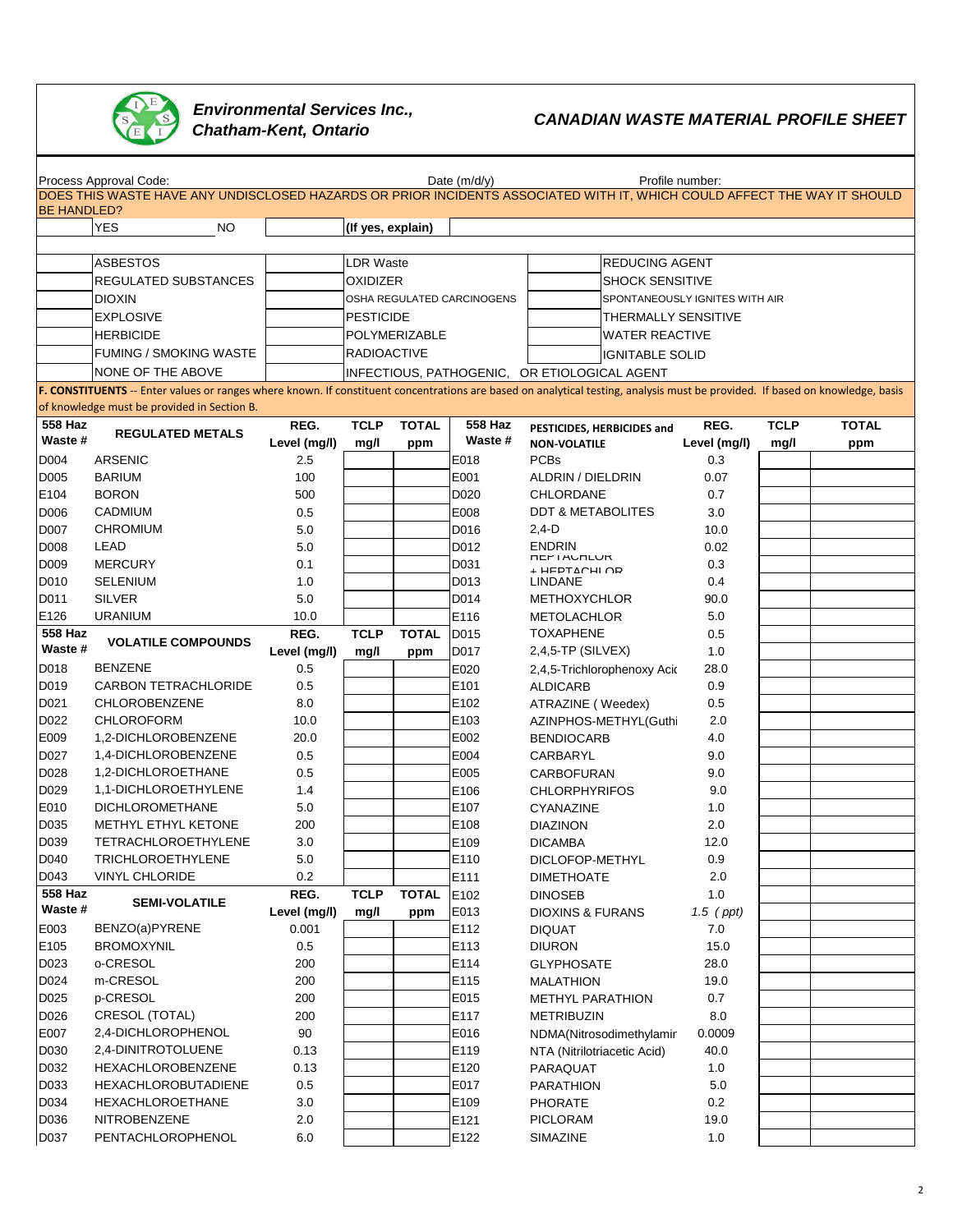

# **Environmental Services Inc.,<br>Chatham-Kent, Ontario**

## **CANADIAN WASTE MATERIAL PROFILE SHEET**

|                                                                                                   |                                                                                                                                                          |                      |                    |                                                                           |                   | Date $(m/d/y)$                                                                                                                                  |                  |                           | Profile number:                                                          |            |                                                                                  |
|---------------------------------------------------------------------------------------------------|----------------------------------------------------------------------------------------------------------------------------------------------------------|----------------------|--------------------|---------------------------------------------------------------------------|-------------------|-------------------------------------------------------------------------------------------------------------------------------------------------|------------------|---------------------------|--------------------------------------------------------------------------|------------|----------------------------------------------------------------------------------|
| Process Approval Code:<br>D038<br><b>PYRIDINE</b>                                                 |                                                                                                                                                          | 5.0                  |                    |                                                                           | E123              | <b>TEMEPHOS</b>                                                                                                                                 |                  | 28.0                      |                                                                          |            |                                                                                  |
| D041                                                                                              | 2,4,5-TRICHLOROPHENOL                                                                                                                                    |                      | 400                |                                                                           |                   | E124                                                                                                                                            | <b>TERBUFOS</b>  |                           | 0.1                                                                      |            |                                                                                  |
| D042                                                                                              | 2,4,6-TRICHLOROPHENOL                                                                                                                                    |                      | 0.5                |                                                                           |                   | E022                                                                                                                                            | <b>TRIALLATE</b> |                           | 23.0                                                                     |            |                                                                                  |
| E021                                                                                              | 2,3,4,6-TETRACHLOROPHEN(                                                                                                                                 |                      | 10                 |                                                                           |                   | E125                                                                                                                                            | TRIFLURALIN      |                           | 4.5                                                                      |            |                                                                                  |
| 558 Haz                                                                                           |                                                                                                                                                          |                      | REG.               | <b>TCLP</b>                                                               | <b>TOTAL</b>      |                                                                                                                                                 |                  |                           |                                                                          |            |                                                                                  |
| Waste #                                                                                           | <b>INORGANICS</b>                                                                                                                                        |                      |                    |                                                                           |                   |                                                                                                                                                 |                  |                           |                                                                          |            |                                                                                  |
| E006                                                                                              | CYANIDE (free)                                                                                                                                           |                      | Level (mg/l)<br>20 | mg/l                                                                      | ppm               |                                                                                                                                                 |                  |                           |                                                                          |            |                                                                                  |
| E014                                                                                              | <b>FLUORIDE</b>                                                                                                                                          |                      | 150                |                                                                           |                   |                                                                                                                                                 |                  |                           |                                                                          |            |                                                                                  |
| E118                                                                                              | NITRATE + NITRITE (as N)                                                                                                                                 |                      | 1000               |                                                                           |                   |                                                                                                                                                 |                  |                           |                                                                          |            |                                                                                  |
|                                                                                                   | <b>G. OTHER NON-METALS</b>                                                                                                                               | <b>ACTUAL</b>        | <b>MIN</b>         | <b>MAX</b>                                                                | <b>UOM</b>        | <b>VHCs</b>                                                                                                                                     |                  | <b>ARE PCBS PRESENT?:</b> |                                                                          |            |                                                                                  |
| <b>558 Haz</b>                                                                                    |                                                                                                                                                          |                      |                    |                                                                           |                   |                                                                                                                                                 |                  |                           |                                                                          |            |                                                                                  |
|                                                                                                   | Waste # AMMONIA                                                                                                                                          |                      |                    |                                                                           |                   |                                                                                                                                                 |                  |                           | <b>YES</b>                                                               |            | <b>NO</b>                                                                        |
|                                                                                                   |                                                                                                                                                          |                      | 0.00               | 0.00                                                                      |                   |                                                                                                                                                 | <b>NONE</b>      |                           |                                                                          |            |                                                                                  |
| D003                                                                                              | <b>REACTIVE CYANIDE</b>                                                                                                                                  |                      | 0.00               | 0.00                                                                      |                   |                                                                                                                                                 | < 1000 PPM       |                           | <b>NONE</b>                                                              |            |                                                                                  |
| D003                                                                                              | <b>REACTIVE SULFIDE</b>                                                                                                                                  |                      | 0.00               | 0.00                                                                      |                   |                                                                                                                                                 | > 1001 PPM       |                           | <50 PPM                                                                  |            |                                                                                  |
|                                                                                                   | <b>TOTAL SULFIDE</b>                                                                                                                                     |                      | 0.00               | 0.00                                                                      |                   |                                                                                                                                                 | $> 2.0 %$ w/w    |                           | $>= 50$ PPM                                                              |            |                                                                                  |
|                                                                                                   | <b>TOTAL CYANIDE</b>                                                                                                                                     |                      | 0.00               | 0.00                                                                      |                   |                                                                                                                                                 | <b>ACTUAL</b>    |                           | <b>ACTUAL</b>                                                            |            |                                                                                  |
|                                                                                                   | <b>BROMINE</b>                                                                                                                                           |                      | 0.00               | 0.00                                                                      |                   | <b>H. OTHER CHEMICALS</b>                                                                                                                       |                  | <b>ACTUAL</b>             | <b>MIN</b>                                                               | <b>MAX</b> | <b>UOM</b>                                                                       |
|                                                                                                   | <b>CHLORIDE</b>                                                                                                                                          |                      | 0.00               | 0.00                                                                      |                   |                                                                                                                                                 |                  |                           | 0.00                                                                     | 0.00       |                                                                                  |
|                                                                                                   |                                                                                                                                                          |                      |                    |                                                                           |                   | PHENOL<br>TOTAL PETROLEUM                                                                                                                       |                  |                           |                                                                          |            |                                                                                  |
|                                                                                                   | <b>FLUORIDE</b>                                                                                                                                          |                      | 0.00               | 0.00                                                                      |                   | <b>HYDROCARBONS</b>                                                                                                                             |                  |                           | 0.00                                                                     | 0.00       |                                                                                  |
|                                                                                                   | <b>SULFUR</b>                                                                                                                                            |                      | 0.00               | 0.00                                                                      |                   |                                                                                                                                                 |                  |                           |                                                                          |            |                                                                                  |
|                                                                                                   | <b>H. REGULATORY STATUS</b>                                                                                                                              |                      |                    |                                                                           |                   |                                                                                                                                                 |                  |                           | PROVINCIAL HAZARDOUS / SPECIAL WASTE? IF YES, LIST HAZARDOUS WASTE CODES |            |                                                                                  |
|                                                                                                   | <b>YES</b>                                                                                                                                               |                      | <b>NO</b>          |                                                                           |                   | BELOW FOR ONTARIO IDENTIFY WASTE CLASS CODE                                                                                                     |                  |                           |                                                                          |            |                                                                                  |
|                                                                                                   |                                                                                                                                                          |                      |                    |                                                                           |                   |                                                                                                                                                 |                  |                           |                                                                          |            |                                                                                  |
|                                                                                                   |                                                                                                                                                          |                      |                    |                                                                           |                   |                                                                                                                                                 |                  |                           |                                                                          |            |                                                                                  |
|                                                                                                   | <b>YES</b>                                                                                                                                               |                      | <b>NO</b>          |                                                                           |                   | REGULATED OR LICIENSED RADIOACTIVE WASTE?                                                                                                       |                  |                           |                                                                          |            |                                                                                  |
|                                                                                                   | <b>YES</b>                                                                                                                                               |                      | <b>NO</b>          |                                                                           |                   | REGULATED PCB WASTE? (List PCB level in Section G.)                                                                                             |                  |                           |                                                                          |            |                                                                                  |
|                                                                                                   | YES                                                                                                                                                      |                      | <b>NO</b>          |                                                                           |                   | IF REACTIVE CYANIDE OR REACTIVE SULFIDE, List levels in section G.<br>IS THIS WASTE REGULATED UNDER THE OZONE DEPLETEING SUBSTANCE FOR ONTARIO? |                  |                           |                                                                          |            |                                                                                  |
|                                                                                                   | <b>YES</b>                                                                                                                                               |                      | <b>NO</b>          |                                                                           |                   |                                                                                                                                                 |                  |                           |                                                                          |            | FOR ONTARIO, DOES THIS WASTE CONTAIN A DESIGNATED SUBSTANCE (Occupational Health |
|                                                                                                   | YES                                                                                                                                                      |                      | <b>NO</b>          |                                                                           |                   |                                                                                                                                                 |                  |                           |                                                                          |            |                                                                                  |
|                                                                                                   | and Safety Act)? If so please the designated substance below.                                                                                            |                      |                    |                                                                           |                   |                                                                                                                                                 |                  |                           |                                                                          |            |                                                                                  |
|                                                                                                   |                                                                                                                                                          |                      |                    |                                                                           |                   |                                                                                                                                                 |                  |                           |                                                                          |            |                                                                                  |
|                                                                                                   | <b>YES</b><br><mark>т. миниг±этние ниголмитном, нисфае ргорег гтомныаг wasт∟ соод сдаазнгитном, ттанsронанон аанgerous goous smpping name, надага</mark> |                      | <b>NO</b>          |                                                                           |                   |                                                                                                                                                 |                  |                           | DOES THIS WASTE CONTAIN VOC'S IN CONCENTRAIONS >= 500 PPM?               |            |                                                                                  |
| class, ID number                                                                                  |                                                                                                                                                          |                      |                    |                                                                           |                   |                                                                                                                                                 |                  |                           |                                                                          |            |                                                                                  |
|                                                                                                   | <b>Provincial WCC</b>                                                                                                                                    | <b>Shipping Name</b> | and nacking group) |                                                                           |                   |                                                                                                                                                 |                  |                           | Class/Sub(s)   UN No.                                                    |            | <b>Packing group</b>                                                             |
|                                                                                                   | (numbers and letters)                                                                                                                                    |                      |                    | (proper name in lower case and the technical constituents in upper case): |                   |                                                                                                                                                 |                  |                           |                                                                          |            | No.                                                                              |
|                                                                                                   |                                                                                                                                                          |                      |                    |                                                                           |                   |                                                                                                                                                 |                  |                           |                                                                          |            |                                                                                  |
|                                                                                                   |                                                                                                                                                          |                      |                    |                                                                           |                   |                                                                                                                                                 |                  |                           |                                                                          |            |                                                                                  |
|                                                                                                   | <b>Emergency contact information</b>                                                                                                                     |                      |                    |                                                                           |                   |                                                                                                                                                 |                  |                           |                                                                          |            |                                                                                  |
|                                                                                                   | <b>Special Handling Instruction:</b>                                                                                                                     |                      |                    |                                                                           |                   |                                                                                                                                                 |                  |                           |                                                                          |            |                                                                                  |
|                                                                                                   |                                                                                                                                                          |                      |                    |                                                                           |                   |                                                                                                                                                 |                  |                           |                                                                          |            |                                                                                  |
|                                                                                                   | <b>J. TRANSPORTATION REQUIREMENTS</b>                                                                                                                    |                      |                    |                                                                           |                   |                                                                                                                                                 |                  |                           |                                                                          |            |                                                                                  |
|                                                                                                   | ESTIMATED SHIPMENT FREQUENCY:                                                                                                                            |                      |                    |                                                                           |                   |                                                                                                                                                 |                  |                           |                                                                          |            |                                                                                  |
|                                                                                                   | <b>ONE TIME</b>                                                                                                                                          |                      | <b>WEEKLY</b>      |                                                                           | <b>MONTHLY</b>    |                                                                                                                                                 | QUARTERLY        |                           | YEARLY                                                                   |            | <b>OTHER</b>                                                                     |
| IF BULK LIQUID OR BULK SOLID PLEASE INDICATE THE EXPECTED NUMBER OF LOADS PER SHIPPING FREQUENCY: |                                                                                                                                                          |                      |                    |                                                                           |                   |                                                                                                                                                 |                  |                           |                                                                          |            |                                                                                  |
| <b>CONTAINERIZED</b>                                                                              |                                                                                                                                                          |                      |                    |                                                                           |                   | <b>BULK LIQUID</b>                                                                                                                              |                  |                           | <b>BULK SOLID</b>                                                        |            |                                                                                  |
|                                                                                                   | CONTAINERS/SHIPMENT                                                                                                                                      |                      |                    | OAD SIZE:                                                                 |                   |                                                                                                                                                 | Liters           | <b>SHIPMENT UOM:</b>      |                                                                          |            |                                                                                  |
|                                                                                                   | <b>STORAGE CAPACITY:</b>                                                                                                                                 |                      |                    |                                                                           | FROM TANK (SIZE)  |                                                                                                                                                 | Liters           |                           | TONNE (TNE)                                                              |            | CUBIC METER (M <sup>3</sup> )                                                    |
|                                                                                                   | <b>CONTAINER TYPE:</b>                                                                                                                                   |                      |                    |                                                                           | <b>FROM DRUMS</b> |                                                                                                                                                 |                  | PER SHIPMENT:             |                                                                          |            |                                                                                  |
|                                                                                                   | <b>CUBIC YARD BOX</b>                                                                                                                                    |                      |                    |                                                                           | VEHICLE TYPE:     |                                                                                                                                                 |                  |                           | <b>MIN</b>                                                               |            | <b>MAX</b>                                                                       |
|                                                                                                   | PALLET                                                                                                                                                   |                      |                    |                                                                           | <b>VAC TRUCK</b>  |                                                                                                                                                 |                  | <b>STORAGE CAPACITY</b>   |                                                                          |            | TNE or $M^3$                                                                     |
|                                                                                                   | <b>TOTE TANK</b>                                                                                                                                         |                      |                    |                                                                           | <b>TANK TRUCK</b> |                                                                                                                                                 |                  | <b>VEHICLE TYPE:</b>      |                                                                          |            |                                                                                  |